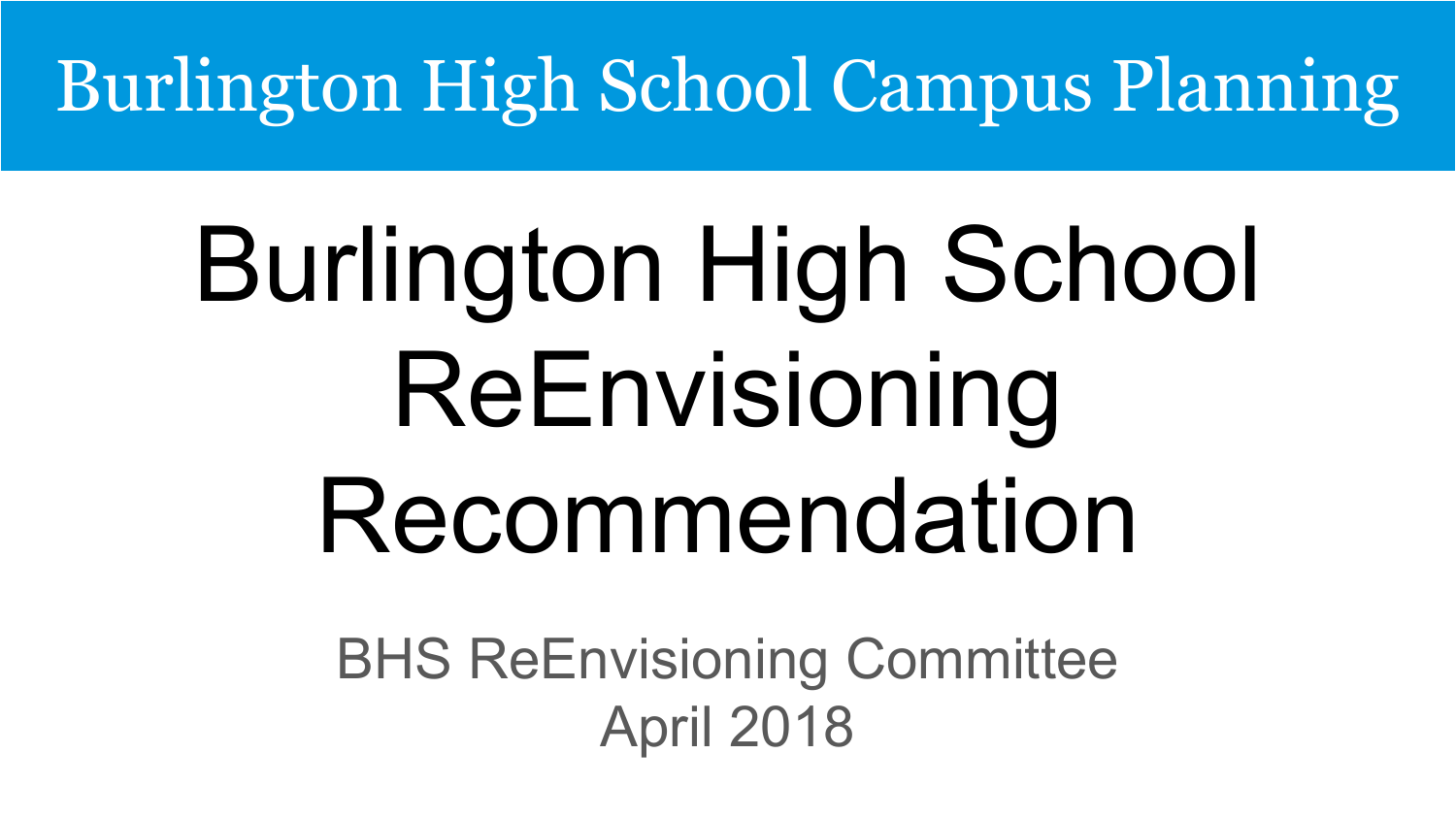## RECAP ON PAST WORK

- ❖ 2013 Black River Design was awarded an architectural contract to redesign BHS/BTC
- ❖ Extensive amount of valuable input was received from administrators, teachers, staff, school board, parents, and community members to provide planning objectives for the design process
- ❖ Two building project options rose to the top
	- $\triangleright$  Build New
	- $\triangleright$  Partial Demolition with Renovation and Expansion
- ❖ 2017 BHS ReEnvisioning Committee was formed and tasked to gain community input and make a recommendation to the Superintendent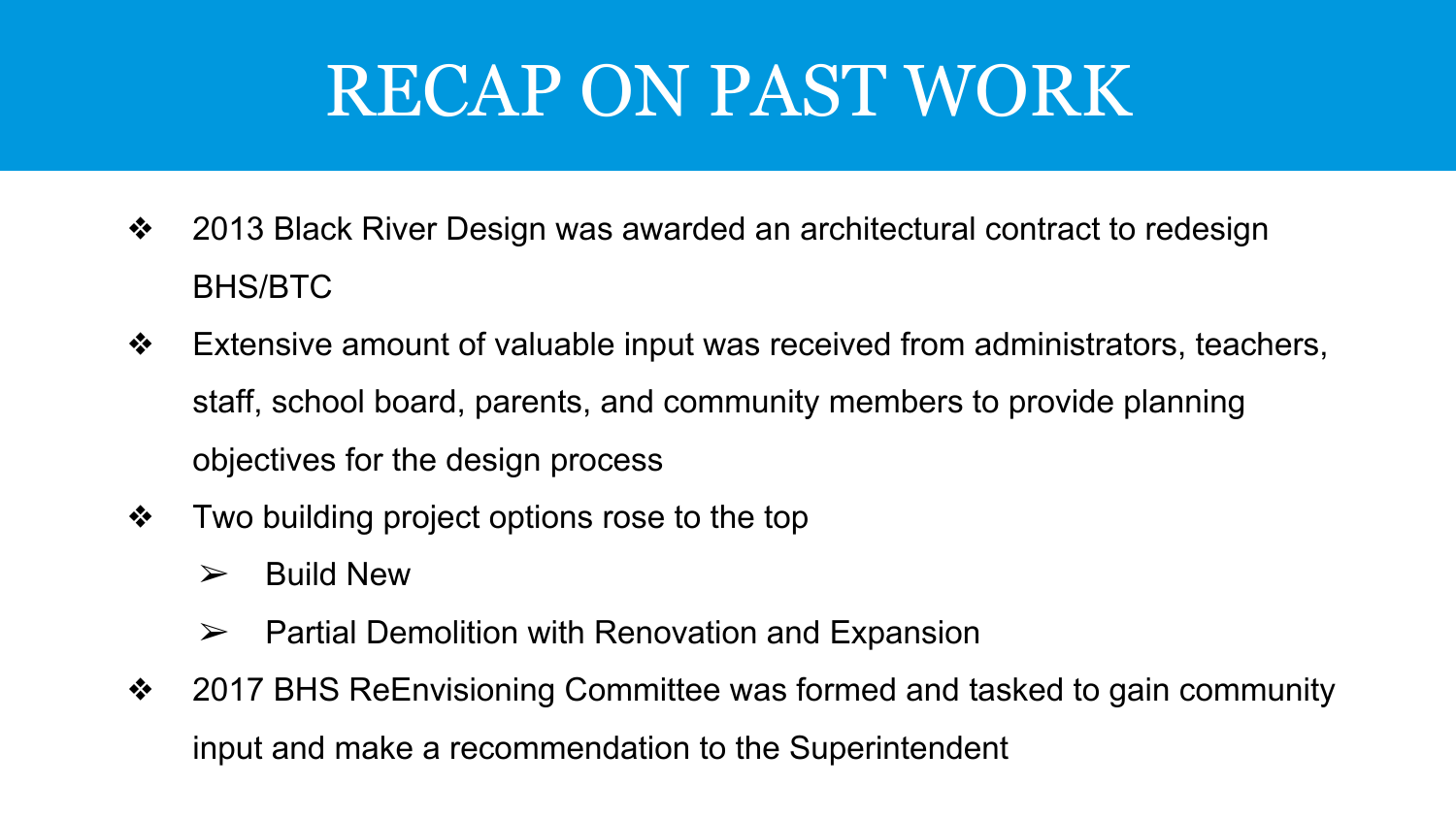## ReEnvisioning Committee Chair

#### Committee Structure

### **Challenges**

#### Community Input

#### [November Presentation](https://docs.google.com/presentation/d/1RU5QV13arSVnqSwfmo_PiRBEwW3TXlCYHK8jpBKCgB8/edit?usp=sharing)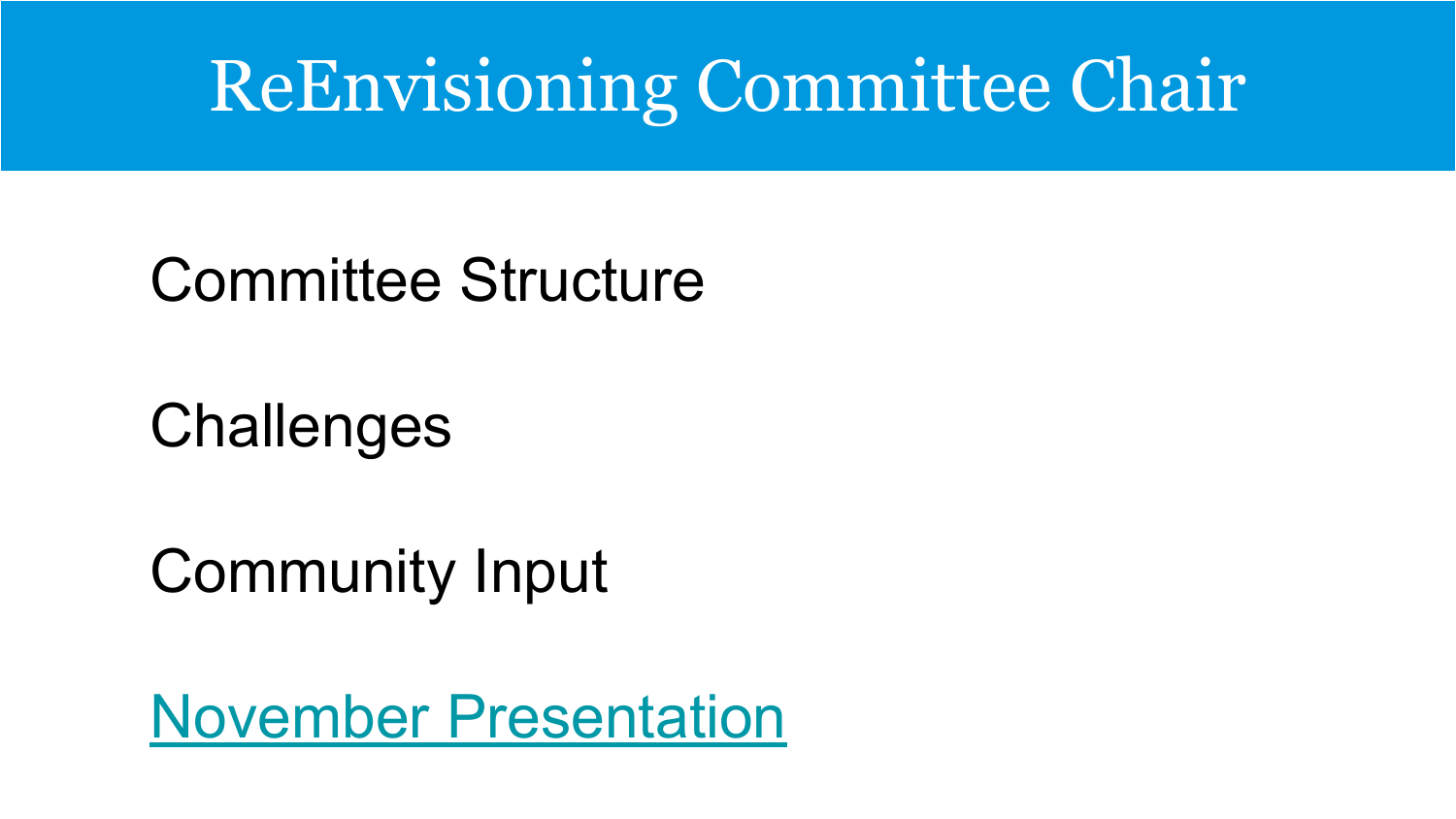#### ReEnvisioning Committee's Recommendation To Superintendent

#### Partial Demolition with Renovation and Expansion

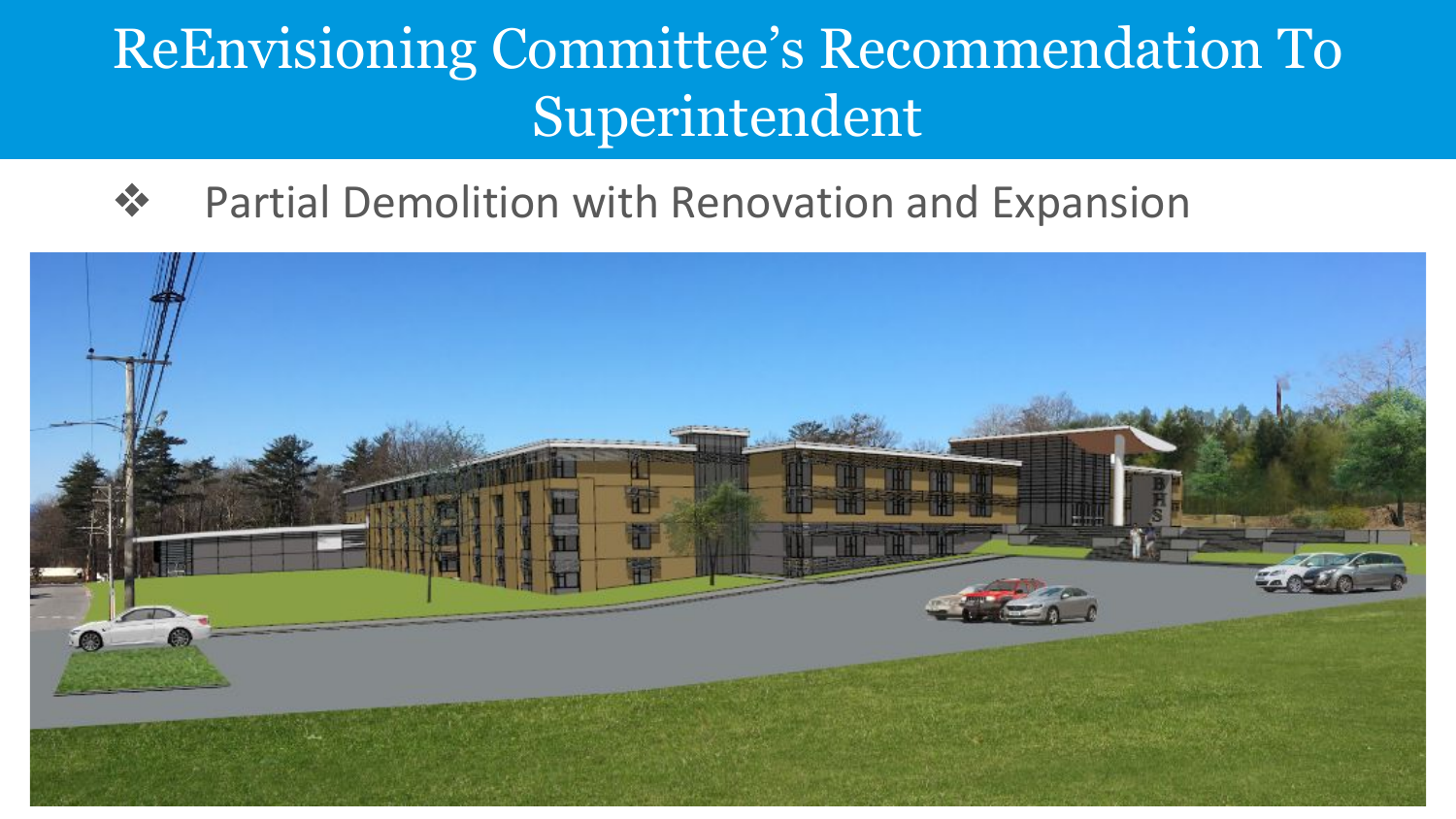## Cost Implications

- \$60 million to \$70 million anticipated cost
- Cost estimate will be refined during design process
- Will require new bonding
- Board will be asked to approve final cost estimate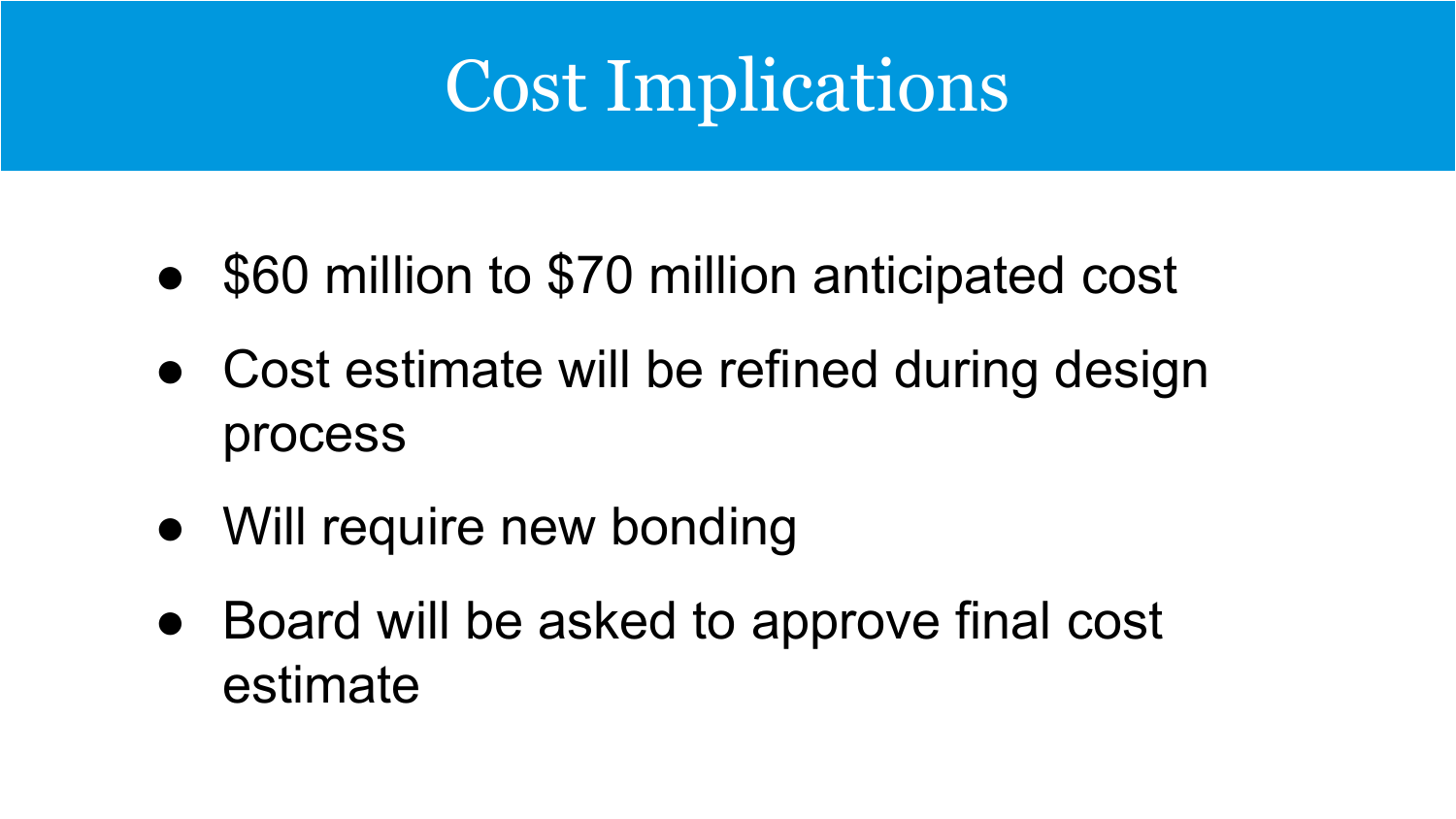#### TIMELINE FOR NOVEMBER 2018 BOND VOTE

| Comments                        | Component                                 | April | May | June | July | August | September | October | November |
|---------------------------------|-------------------------------------------|-------|-----|------|------|--------|-----------|---------|----------|
|                                 | Deliberate on conceptual plan options     |       |     |      |      |        |           |         |          |
| Recommended ASAP for Nov. yote  | Choose conceptual plan                    |       |     |      |      |        |           |         |          |
|                                 | Revise/add detail to conceptual plan      |       |     |      |      |        |           |         |          |
|                                 | Stakeholder input (OPR or similar)        |       |     |      |      |        |           |         |          |
|                                 | Prepare schematic plan                    |       |     |      |      |        |           |         |          |
|                                 | Prepare schematic site plan               |       |     |      |      |        |           |         |          |
| Important early buy-in          | Coordinate Fire Code compliance           |       |     |      |      |        |           |         |          |
| Possible after end of school?   | Review plan with Faculty/Staff            |       |     |      |      |        |           |         |          |
|                                 | Review construction/finish materials      |       |     |      |      |        |           |         |          |
|                                 | Review project with Historic Preservation |       |     |      |      |        |           |         |          |
| Potential budget complication   | Review stormwater treatment options       |       |     |      |      |        |           |         |          |
|                                 | Refine plans and model                    |       |     |      |      |        |           |         |          |
|                                 | Prepare cost estimating documents         |       |     |      |      |        |           |         |          |
| Aggressive schedule to be ready | Estimate project                          |       |     |      |      |        |           |         |          |
| Could be less if on budget      | Adjust scope and cost                     |       |     |      |      |        |           |         |          |
| Just a suggestion               | Committee meetings                        |       |     |      |      |        |           |         |          |
| Just a suggestion               | <b>Board presentations</b>                |       |     |      |      |        |           |         |          |
|                                 | Warn vote                                 |       |     |      |      |        |           |         |          |
|                                 | <b>Bond campaign</b>                      |       |     |      |      |        |           |         |          |
|                                 | <b>VOTE</b>                               |       |     |      |      |        |           |         |          |
|                                 |                                           |       |     |      |      |        |           |         |          |